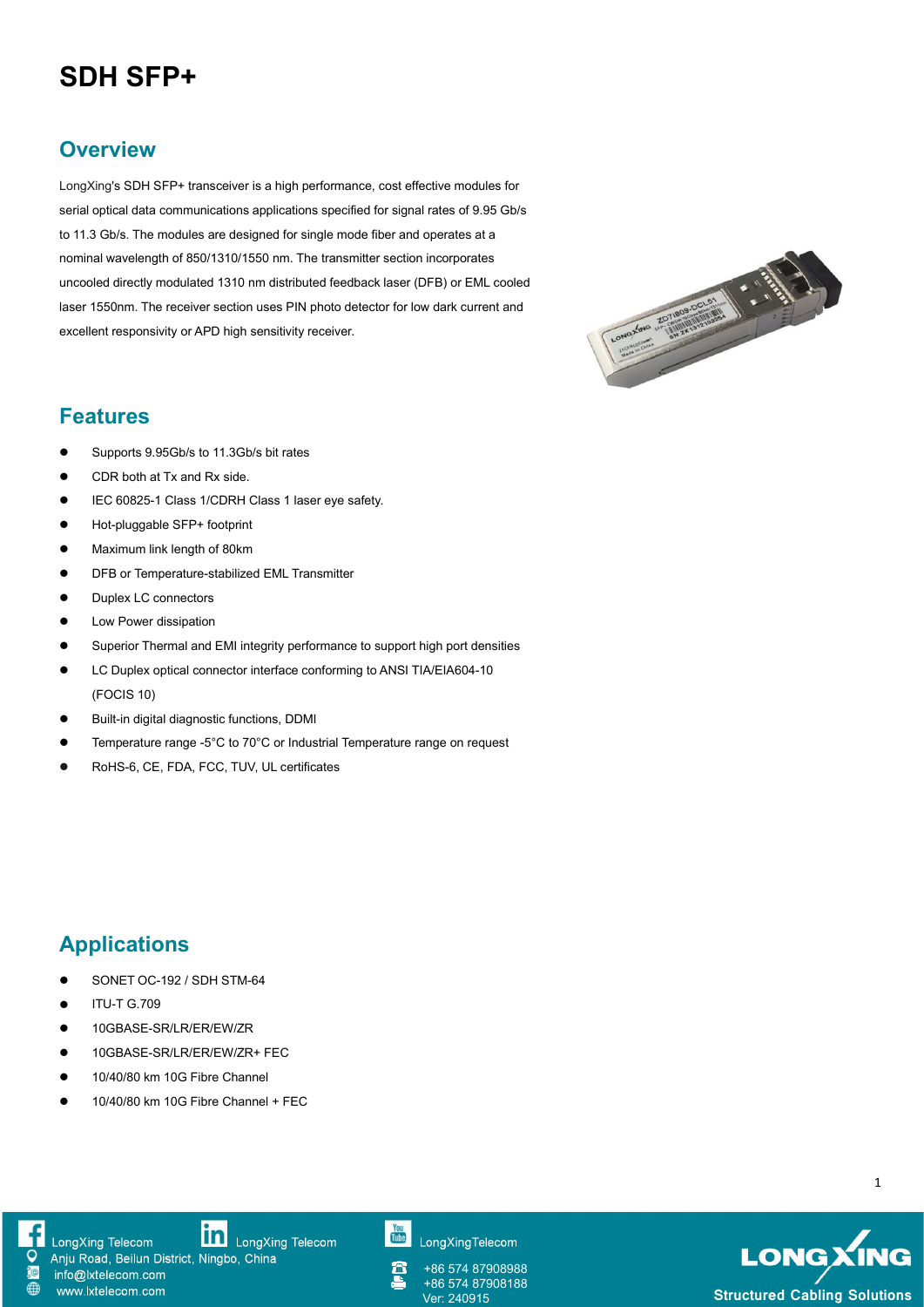| <b>Specifications</b> |                    |                          |                     |                   |                              |                 |               |               |             |                    |
|-----------------------|--------------------|--------------------------|---------------------|-------------------|------------------------------|-----------------|---------------|---------------|-------------|--------------------|
| Package               | P/N                | Duplex/Bi-<br>directiona | Data<br>Rate        | Wavelengt<br>h    | OSA Type                     | <b>Distance</b> | Connector     | Case<br>Temp. | <b>DDM</b>  | Application        |
|                       |                    |                          |                     |                   | 10G SFP+ with CDR            |                 |               |               |             |                    |
| SFP+                  | LXD7AM<br>39-DCL   | <b>Duplex</b>            | $9.95 - 10.$<br>3G  | 850nm             | <b>VSCEL/PI</b><br>N         | $300m$          | LC            | Com.          | D           | Eth, SDH,<br>10GFC |
| $SFP+$                | LXD7AM<br>39-DCL   | Duplex                   | $9.95 - 10$ .<br>3G | 850nm             | <b>VSCEL/PI</b><br>${\sf N}$ | $300m$          | $\mathsf{LC}$ | Ext.          | D           | Eth, SDH,<br>10GFC |
| SFP+                  | LXD7BM<br>29-DCL   | <b>Duplex</b>            | $9.95 - 10.$<br>3G  | 1310nm            | <b>FP/PIN</b>                | $<$ 220 $m$     | LC            | Com.          | D           | Eth, SDH,<br>10GFC |
| SFP+                  | LXD7B0<br>29-DCL   | <b>Duplex</b>            | $9.95 - 11.$<br>1G  | 1310nm            | FP/PIN                       | 2km             | LC            | Com.          | D           | Eth, SDH,<br>10GFC |
| SFP+                  | LXD7D1<br>09-DCL   | <b>Duplex</b>            | $9.95 - 11$ .<br>1G | 1310nm            | <b>DFB/PIN</b>               | 10km            | $\mathsf{LC}$ | Com.          | D           | Eth, SDH,<br>10GFC |
| SFP+                  | LXD7D2<br>09-DCL   | <b>Duplex</b>            | $9.95 - 11.$<br>1G  | 1310nm            | DFB/PIN                      | 20km            | LC            | Com.          | D           | Eth, SDH,<br>10GFC |
| SFP+                  | LXD7D4<br>09-DCL   | <b>Duplex</b>            | $9.95 - 11.$<br>1G  | 1310nm            | <b>DFB/PIN</b>               | 40km            | <b>LC</b>     | Com.          | $\mathsf D$ | Eth, SDH,<br>10GFC |
| SFP+                  | LXD7F70<br>9-DCL   | <b>Duplex</b>            | $9.95 - 11.$<br>1G  | 1310nm            | DFB/APD                      | 70km            | $\mathsf{LC}$ | Com.          | D           | Eth, SDH,<br>10GFC |
| SFP+                  | LXD7E4<br>09-DCL   | <b>Duplex</b>            | $9.95 - 11.$<br>1G  | 1550nm            | <b>EML/PIN</b>               | 40km            | LC            | Com.          | $\mathsf D$ | Eth, SDH,<br>10GFC |
| SFP+                  | LXD7G8<br>09-DCL   | <b>Duplex</b>            | $9.95 - 11$ .<br>1G | 1550nm            | EML/APD                      | 80km            | LC            | Com.          | D           | Eth, SDH,<br>10GFC |
|                       |                    |                          |                     |                   | 10G SFP+ BIDI with CDR       |                 |               |               |             |                    |
| SFP+                  | LXB77810<br>99-DCL | <b>BIDI</b>              | $9.95 - 11.$<br>1G  | 1270nm/1<br>330nm | DFB/PIN                      | 10km            | $\mathsf{LC}$ | Com.          | D           | Eth, SDH,<br>10GFC |
| SFP+                  | LXB78710<br>99-DCL | <b>BIDI</b>              | $9.95 - 11$ .<br>1G | 1330nm/1<br>270nm | <b>DFB/PIN</b>               | 10km            | <b>LC</b>     | Com.          | D           | Eth, SDH,<br>10GFC |
| SFP+                  | LXB77820<br>99-DCL | <b>BIDI</b>              | $9.95 - 11.$<br>1G  | 1270nm/1<br>330nm | DFB/PIN                      | 20km            | LC            | Com.          | D           | Eth, SDH,<br>10GFC |
| SFP+                  | LXB78720<br>99-DCL | <b>BIDI</b>              | $9.95 - 11$ .<br>1G | 1330nm/1<br>270nm | <b>DFB/PIN</b>               | 20km            | LC            | Com.          | D           | Eth, SDH,<br>10GFC |
| SFP+                  | LXB77840<br>99-DCL | <b>BIDI</b>              | $9.95 - 11.$<br>1G  | 1270nm/1<br>330nm | <b>DFB/PIN</b>               | 40km            | $\mathsf{LC}$ | Com.          | D           | Eth, SDH,<br>10GFC |
| SFP+                  | LXB78740<br>99-DCL | <b>BIDI</b>              | $9.95 - 11.$<br>1G  | 1330nm/1<br>270nm | <b>DFB/PIN</b>               | 40km            | LC            | Com.          | D           | Eth, SDH,<br>10GFC |
| SFP+                  | LXB77860<br>99-DCL | <b>BIDI</b>              | $9.95 - 11$ .<br>1G | 1270nm/1<br>330nm | <b>DFB/PIN</b>               | 60km            | $\mathsf{LC}$ | Com.          | D           | Eth, SDH,<br>10GFC |
| $SFP+$                | LXB78760<br>99-DCL | <b>BIDI</b>              | $9.95 - 11.$<br>1G  | 1330nm/1<br>270nm | <b>DFB/PIN</b>               | 60km            | $\mathsf{LC}$ | Com.          | D           | Eth, SDH,<br>10GFC |
| SFP+                  | LXB77810<br>99-DEL | <b>BIDI</b>              | $9.95 - 11$ .<br>1G | 1270nm/1<br>330nm | <b>DFB/PIN</b>               | 10km            | <b>LC</b>     | Ext.          | D           | Eth, SDH,<br>10GFC |
| SFP+                  | LXB78710<br>99-DEL | <b>BIDI</b>              | $9.95 - 11$ .<br>1G | 1330nm/1<br>270nm | <b>DFB/PIN</b>               | 10km            | $\mathsf{LC}$ | Ext.          | D           | Eth, SDH,<br>10GFC |



■ LongXing Telecom<br>
● Anju Road, Beilun District, Ningbo, China<br>
● www.lxtelecom.com<br>
● www.lxtelecom.com

You<br>Tube LongXingTelecom

a<br>A +86 574 87908988 +86 574 87908188



2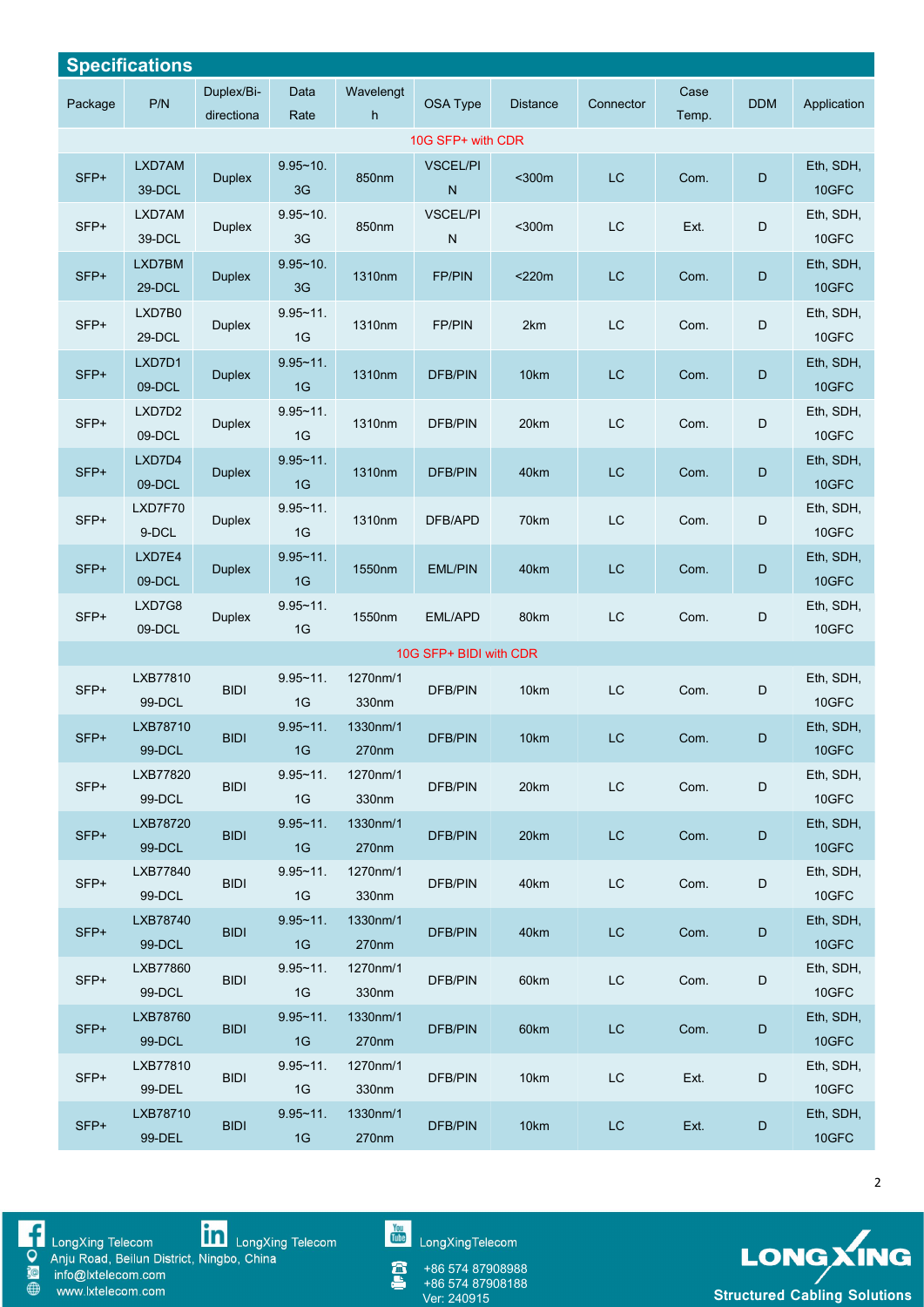| SFP+                        | LXB77820<br>99-DEL | <b>BIDI</b>   | $9.95 - 11.$<br>1G  | 1270nm/1<br>330nm           | DFB/PIN        | 20km | LC                     | Ext. | D           | Eth, SDH,<br>10GFC |
|-----------------------------|--------------------|---------------|---------------------|-----------------------------|----------------|------|------------------------|------|-------------|--------------------|
| SFP+                        | LXB78720<br>99-DEL | <b>BIDI</b>   | $9.95 - 11.$<br>1G  | 1330nm/1<br>270nm           | <b>DFB/PIN</b> | 20km | LC                     | Ext. | D           | Eth, SDH,<br>10GFC |
| SFP+                        | LXB77840<br>99-DEL | <b>BIDI</b>   | $9.95 - 11$ .<br>1G | 1270nm/1<br>330nm           | <b>DFB/PIN</b> | 40km | LC                     | Ext. | D           | Eth, SDH,<br>10GFC |
| SFP+                        | LXB78740<br>99-DEL | <b>BIDI</b>   | $9.95 - 11$ .<br>1G | 1330nm/1<br>270nm           | <b>DFB/PIN</b> | 40km | <b>LC</b>              | Ext. | $\mathsf D$ | Eth, SDH,<br>10GFC |
| $SFP+$                      | LXB77860<br>99-DEL | <b>BIDI</b>   | $9.95 - 11$ .<br>1G | 1270nm/1<br>330nm           | DFB/PIN        | 60km | $\mathsf{L}\mathsf{C}$ | Ext. | D           | Eth, SDH,<br>10GFC |
| SFP+                        | LXB78760<br>99-DEL | <b>BIDI</b>   | $9.95 - 11$ .<br>1G | 1330nm/1<br>270nm           | <b>DFB/PIN</b> | 60km | LC                     | Ext. | D           | Eth, SDH,<br>10GFC |
| 10G CWDM/DWDM SFP+ with CDR |                    |               |                     |                             |                |      |                        |      |             |                    |
| SFP+                        | LXD7H30<br>9-DCLxx | <b>Duplex</b> | $9.95 - 11$ .<br>1G | 1270~133<br>0 <sub>nm</sub> | DFB/PIN        | 10dB | $\mathsf{LC}$          | Com. | D           | Eth, SDH,<br>10GFC |
| SFP+                        | LXD7H40<br>9-DCLxx | <b>Duplex</b> | $9.95 - 11.$<br>1G  | 1270~133<br>0 <sub>nm</sub> | <b>DFB/PIN</b> | 14dB | <b>LC</b>              | Com. | D           | Eth, SDH,<br>10GFC |
| SFP+                        | LXD7H30<br>9-DCLxx | <b>Duplex</b> | $9.95 - 11$ .<br>1G | 1470~161<br>0 <sub>nm</sub> | <b>DFB/PIN</b> | 10dB | LC                     | Com. | D           | Eth, SDH,<br>10GFC |
| SFP+                        | LXD7H40<br>9-DCLxx | <b>Duplex</b> | $9.95 - 11.$<br>1G  | 1470~161<br>0 <sub>nm</sub> | <b>EML/PIN</b> | 14dB | <b>LC</b>              | Com. | D           | Eth, SDH,<br>10GFC |
| SFP+                        | LXD71809<br>-DCLxx | <b>Duplex</b> | $9.95 - 11$ .<br>1G | 1470~161<br>0 <sub>nm</sub> | EML/APD        | 23dB | <b>LC</b>              | Com. | D           | Eth, SDH,<br>10GFC |
| SFP+                        | LXD71809<br>-DCLxx | <b>Duplex</b> | $9.95 - 11.$<br>1G  | 1270~133<br>0 <sub>nm</sub> | DFB/APD        | 23dB | $\mathsf{LC}$          | Com. | D           | Eth, SDH,<br>10GFC |
| SFP+                        | LXD7J409<br>-DCxx  | <b>Duplex</b> | $9.95 - 11$ .<br>1G | <b>DWDM</b>                 | <b>EML/PIN</b> | 14dB | <b>LC</b>              | Com. | D           | Eth, SDH,<br>10GFC |
| SFP+                        | LXD7K80<br>9-DCxx  | <b>Duplex</b> | $9.95 - 11$ .<br>1G | <b>DWDM</b>                 | EML/APD        | 23dB | $\mathsf{LC}$          | Com. | D           | Eth, SDH,<br>10GFC |
| SFP+                        | LXD7J409<br>-DCxx  | <b>Duplex</b> | $9.95 - 11.$<br>1G  | <b>DWDM</b><br>50GHz        | <b>EML/PIN</b> | 14dB | LC                     | Com. | D           | Eth, SDH,<br>10GFC |
| SFP+                        | LXD7K80<br>9-DCxx  | <b>Duplex</b> | $9.95 - 11.$<br>1G  | <b>DWDM</b><br>50GHz        | EML/APD        | 23dB | $\mathsf{L}\mathsf{C}$ | Com. | D           | Eth, SDH,<br>10GFC |

| <b>Shipping Information</b> |                             |  |  |  |  |  |
|-----------------------------|-----------------------------|--|--|--|--|--|
| Package Contents            | Transceiver, 10 units       |  |  |  |  |  |
| Package Dimensions (W*H*D)  | 20mm*13.5mm*3.8mm           |  |  |  |  |  |
| Material                    | Carton box                  |  |  |  |  |  |
| Weight                      | 0.82 KG                     |  |  |  |  |  |
| <b>Lead Time</b>            | 10-15 working days normally |  |  |  |  |  |



■ LongXing Telecom<br>
● Anju Road, Beilun District, Ningbo, China<br>
● www.lxtelecom.com<br>
● www.lxtelecom.com

You<br>Tube LongXingTelecom

Â +86 574 87908988 +86 574 87908188